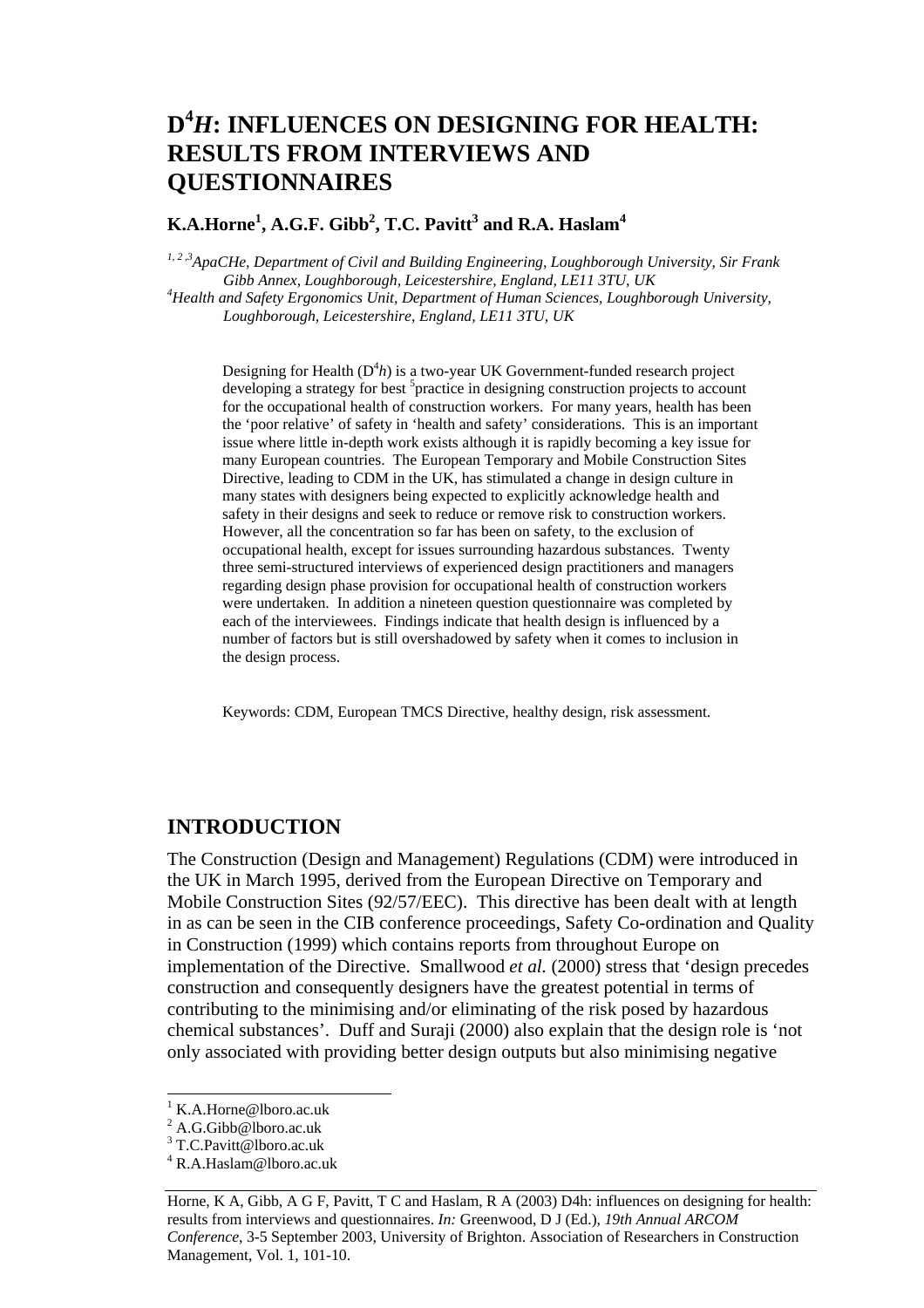effects of the design process and maximising the value of their design skills and project knowledge'.

'Health and Safety is often used by experts and non-experts alike to represent only safety. Most health and safety managers, supervisors or inspectors have little more than a very rudimentary knowledge of occupational health issues' (Gibb, 2002). The authors argue that this is even more true of designers. Every year many thousands of construction workers suffer from work-related ill health. In 1995, the UK's selfreported work-related illness survey found an estimated 134,000 construction-related workers report a health problem caused by their work, resulting in an estimated 1.2 million days lost in a workforce of 1.5 million (Gibb 2002). In particular there were 96,000 musculoskeletal disorder cases; 15,000 respiratory disease cases; 6,000 cases of skin disease and 5,000 noise induced hearing loss cases. Hand arm vibration syndrome (HAVS) has also been identified as a health hazard as shown by recent research (Gibb 2002).

The European Construction Institute (ECI) produced a guide to managing health in construction (Gibb *et al.* 1999). It includes strategies to manage health throughout the construction process and gives information on regulations for health issues in European countries. This manual is mainly targeted at construction managers, so the  $D<sup>4</sup>h$  project, funded by the UK Government (DTI Pii), is applying some of this previous work and develop practical guides for designers. The overall strategy of  $D^4 h$ is to identify and build on current 'best practice' where it exists for healthy design, particularly issues relating to the construction process. However work so far has found that, currently, little exists which can be used as a benchmark and there is little specific guidance for healthy design.

## **METHOD**

This paper presents the preliminary findings from the first phase of  $D^4 h$ , namely interviews of experienced design practitioners and managers regarding design phase provision for occupational health of construction workers. A 19 question semistructured interview was developed and piloted. In addition to some closed questions to gather comparative data, many of the questions were open-ended to allow discussion to evolve and it is these questions that form the basis of this paper. A threepage questionnaire was developed to gather background information from the individuals. The questionnaires assessed the likelihood of how designers could influence different hazards and also what hazards apply to what elements. This was sent out to the interviewees prior to the interview allowing greater time for the main interview.Individuals were asked to give their own opinion, not just that of company policy. Interviewees were designers selected from individuals linked to the D4*h* project steering group, the ECI and other design experts employed in the construction sector. Typically the interviews lasted around an hour. The interviews were taped, transcribed and analysed to identify key themes and areas for future focus of the  $D^4 h$ project. 23 individuals were interviewed, from various construction sectors including petrochemical, architectural, and design contractors. The interviewees are described in Table 1.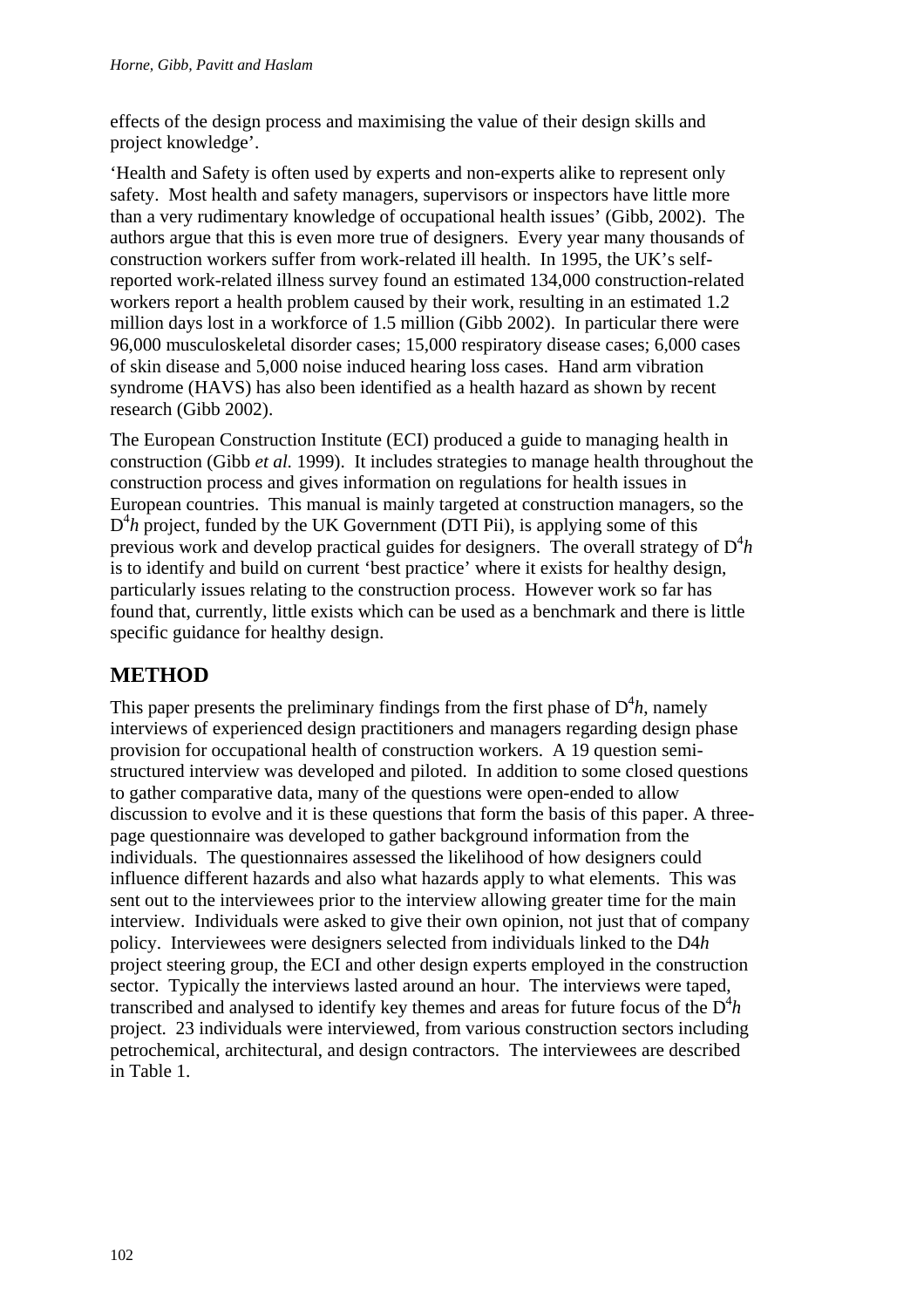| <b>Interviewee Number</b>  | 1            | $\overline{2}$ | 3                       | $\overline{4}$          | 5 <sup>5</sup> | 6          | $7\phantom{.0}$ | 8           |                            |              |             |              |              |              |              |              |       |   |              |              |         |   | 9 10 11 12 13 14 15 16 17 18 19 20 21 22 23 |
|----------------------------|--------------|----------------|-------------------------|-------------------------|----------------|------------|-----------------|-------------|----------------------------|--------------|-------------|--------------|--------------|--------------|--------------|--------------|-------|---|--------------|--------------|---------|---|---------------------------------------------|
| <b>Specialist Area</b>     |              |                |                         |                         |                |            |                 |             |                            |              |             |              |              |              |              |              |       |   |              |              |         |   |                                             |
| Architect                  | $\mathbf{X}$ |                |                         |                         | $\mathbf X$    |            |                 | X X         |                            |              |             |              |              | D            |              |              | X X   |   |              | $\mathbf{X}$ |         |   | $X \ X$                                     |
| <b>Structural Engineer</b> |              | X              |                         |                         |                |            |                 |             |                            |              |             |              |              | $\mathbf{A}$ |              |              |       |   |              |              |         |   |                                             |
| H&S/CDM Manager            |              |                | $\mathbf X$             |                         |                |            | $\mathbf X$     |             |                            |              |             |              |              | T            |              |              |       |   |              |              |         |   |                                             |
| Civil Group Manager        |              |                |                         | X                       |                |            |                 |             |                            |              |             |              |              | $\mathbf A$  |              |              |       |   |              |              |         |   |                                             |
| Design/Technical Manager   |              |                |                         |                         |                | X          |                 |             |                            | $\mathbf{X}$ | X           |              | X            |              |              | X            |       |   |              |              |         |   |                                             |
| Head of Support            |              |                |                         |                         |                |            |                 |             |                            |              |             | $\mathbf{X}$ |              | U            |              |              |       |   |              |              |         |   |                                             |
| Associate Director         |              |                |                         |                         |                |            |                 |             |                            |              |             |              |              | $\mathbf N$  | X            |              |       |   |              |              |         |   |                                             |
| Partner                    |              |                |                         |                         |                |            |                 |             |                            |              |             |              |              | $\mathbf{A}$ |              |              |       |   | X            |              | X       |   |                                             |
| <b>Years Experience</b>    |              |                |                         |                         |                |            |                 |             |                            |              |             |              |              | $\mathbf{A}$ |              |              |       |   |              |              |         |   |                                             |
| $0 - 10$                   |              | $\mathbf X$    |                         |                         |                |            |                 |             |                            |              |             |              |              | $\mathbf{V}$ |              |              | X     |   |              | X            |         |   |                                             |
| $11 - 15$                  |              |                | X                       |                         |                |            |                 | $\mathbf X$ |                            |              |             |              | $\mathbf{X}$ | <b>A</b>     |              |              |       |   |              |              |         | X |                                             |
| $16 - 20$                  |              |                |                         | X                       |                |            |                 |             |                            | X            | X           |              |              | L            | $\mathbf{X}$ | $\mathbf{X}$ |       |   |              |              |         |   |                                             |
| $21 - 25$                  |              |                |                         |                         |                | X X        |                 |             |                            |              |             |              |              | I            |              |              |       |   |              |              | X       |   | $\mathbf{X}$                                |
| 26-30                      | X            |                |                         |                         |                |            |                 |             | X                          |              |             | $\mathbf{X}$ |              | B            |              |              |       | X |              |              |         |   |                                             |
| $30+$                      |              |                |                         |                         | X              |            |                 |             |                            |              |             |              |              | L            |              |              |       |   | X            |              |         |   |                                             |
|                            |              |                |                         |                         |                |            |                 |             |                            |              |             |              |              | E            |              |              |       | X |              |              |         |   |                                             |
| Gender                     |              |                |                         |                         |                |            |                 |             |                            |              |             |              |              |              |              |              |       |   |              |              |         |   |                                             |
| Male                       | X            |                |                         |                         |                |            |                 |             | X X X X X X X X X X X Na X |              |             |              |              |              |              | $\mathbf{X}$ |       |   |              |              |         |   | X X X X X X                                 |
| Female                     |              | X X            |                         |                         |                |            |                 |             |                            |              |             |              |              | <b>Na</b>    |              |              | X     |   |              |              |         |   |                                             |
|                            |              |                |                         |                         |                |            |                 |             |                            |              |             |              |              | Na           |              |              |       |   |              |              |         |   |                                             |
| <b>Projects</b>            |              |                |                         |                         |                |            |                 |             |                            |              |             |              |              | Na           |              |              |       |   |              |              |         |   |                                             |
| Petrochemical/Power        |              |                |                         | $\overline{\mathbf{X}}$ |                |            |                 |             |                            |              |             |              |              | Na           |              |              | X X X |   |              | $\mathbf X$  |         |   |                                             |
| Residential                |              |                | $\mathbf X$             |                         |                |            | $X \ X$         |             | $\mathbf{X}$               |              | $\mathbf X$ |              |              | Na X         |              |              | X X   |   |              |              | X       |   |                                             |
| Civil                      | X            |                | $\mathbf X$             |                         |                |            |                 |             |                            | $\mathbf X$  |             |              | X X Na       |              |              |              | X     |   |              |              |         |   |                                             |
| Commercial                 | $\mathbf{X}$ | $\mathbf{X}$   | X                       |                         |                | X X        |                 | <b>X</b>    | X                          |              |             |              |              | Na X         |              |              |       |   | $\mathbf{X}$ |              | $X \ X$ |   | $\mathbf{X}$                                |
| Retail                     | $\mathbf{X}$ | $\mathbf X$    | $\mathbf X$             |                         |                | X X        |                 | $\mathbf X$ |                            |              |             |              |              | Na           |              |              |       |   |              |              |         |   |                                             |
| Educational                | X            |                | $\mathbf X$             |                         |                |            | $\mathbf{X}$    | ΙX          |                            |              |             |              |              | <b>Na</b>    |              |              |       |   |              |              |         |   |                                             |
| Recreational               | X            |                | $\overline{\mathbf{X}}$ |                         |                | <b>X X</b> |                 | X           | X                          |              |             |              |              | <b>Na</b>    |              |              |       |   |              |              |         |   |                                             |
| Light Industrial           | X X          |                | X                       |                         | $\mathbf{X}$   |            | X X X           |             | X                          |              |             |              |              | <b>Na</b>    |              |              |       |   |              |              |         |   |                                             |
| Pharmacutical              |              |                |                         | X                       | $\mathbf X$    |            |                 |             |                            |              |             | X            |              | Na           |              |              |       |   |              |              |         |   |                                             |
| Airports                   |              |                |                         |                         |                |            |                 |             |                            |              | X           |              |              | <b>Na</b>    |              |              |       |   |              |              |         |   |                                             |

**Table 1**: Background data on interviewees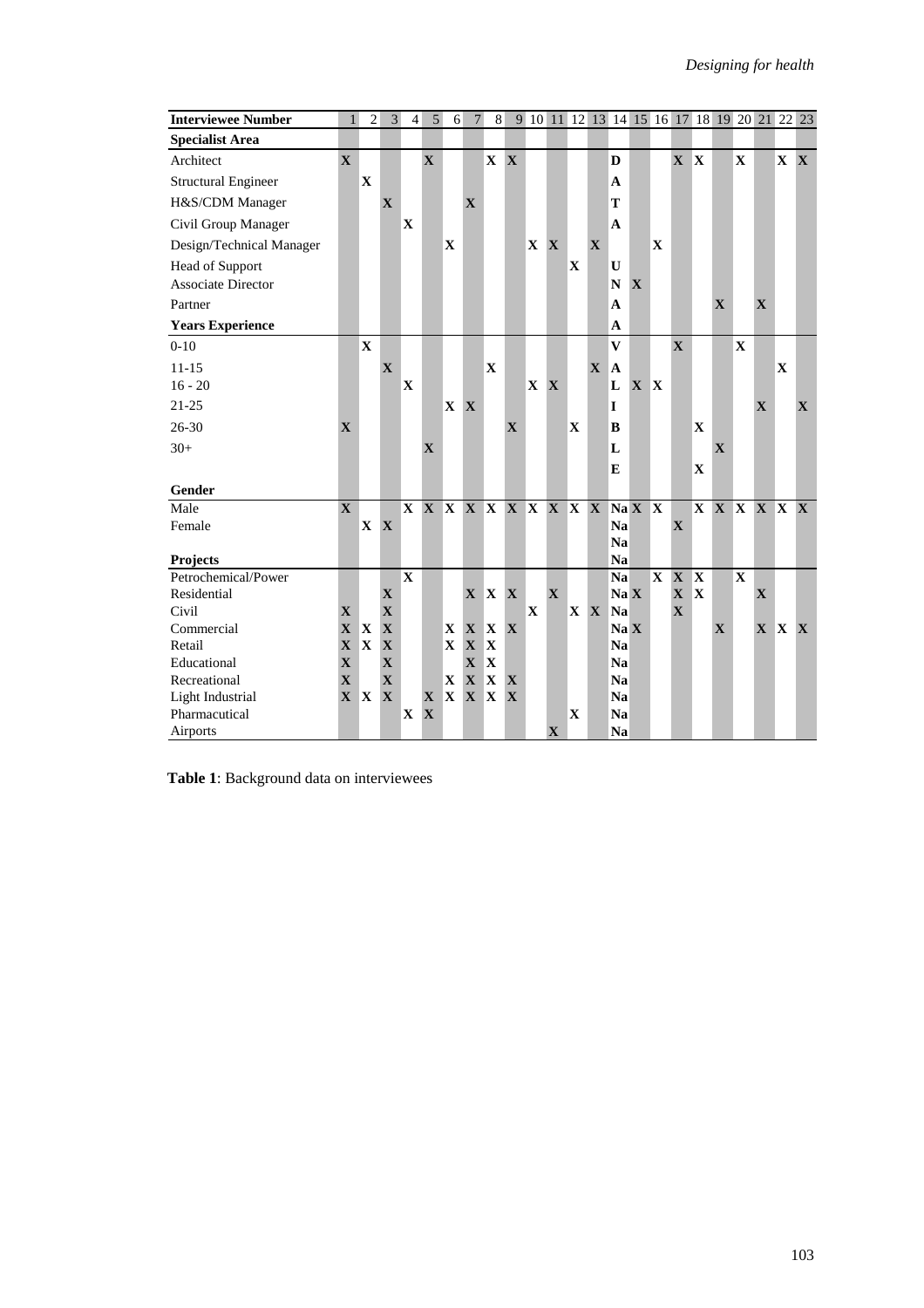# **RESULTS AND DISCUSSION**

### **Healthy design procedures**

The basis of the procedures used for designing for healthy construction varied significantly across the interviewee's organizations. It was difficult in most of the interviews to separate out occupational health issues from the overall health and safety issues. Several of the companies had extensive documents outlining guidance for designers that incorporated CDM requirements. Figure 1 illustrates the influences on Healthy Design that takes account of the occupational health of construction workers, as suggested from analysis of the interviews.





The majority of health design procedures followed were driven by Risk Assessments (RA). Formal Quality Assurance (QA) procedure drivers as part of a Quality Management System (QMS) were cited by a few and these included checklists and Risk Assessments. Others relied on British Standards, the Building Regulations, both of which mainly cover the performance of the completed building. One interviewee noted that they carry out designs to the standards set by the insurers. Insurers requirements are often more stringent than those of the British Standards and the Building Regulations. If the requirements are not met and an incident occurs then a claim cannot be made, which could lead to a major financial loss on a project. It is now an increasing trend that designers look at the insurance requirements for a design rather that of the Building Regulations and British Standards.

## **CONSTRUCTION (DESIGN AND MANAGEMENT) REGULATIONS (CDM)**

One of the questions directly addressed the regulations, asking if CDM had altered the way that they did their design. Figure 2 illustrates their answers.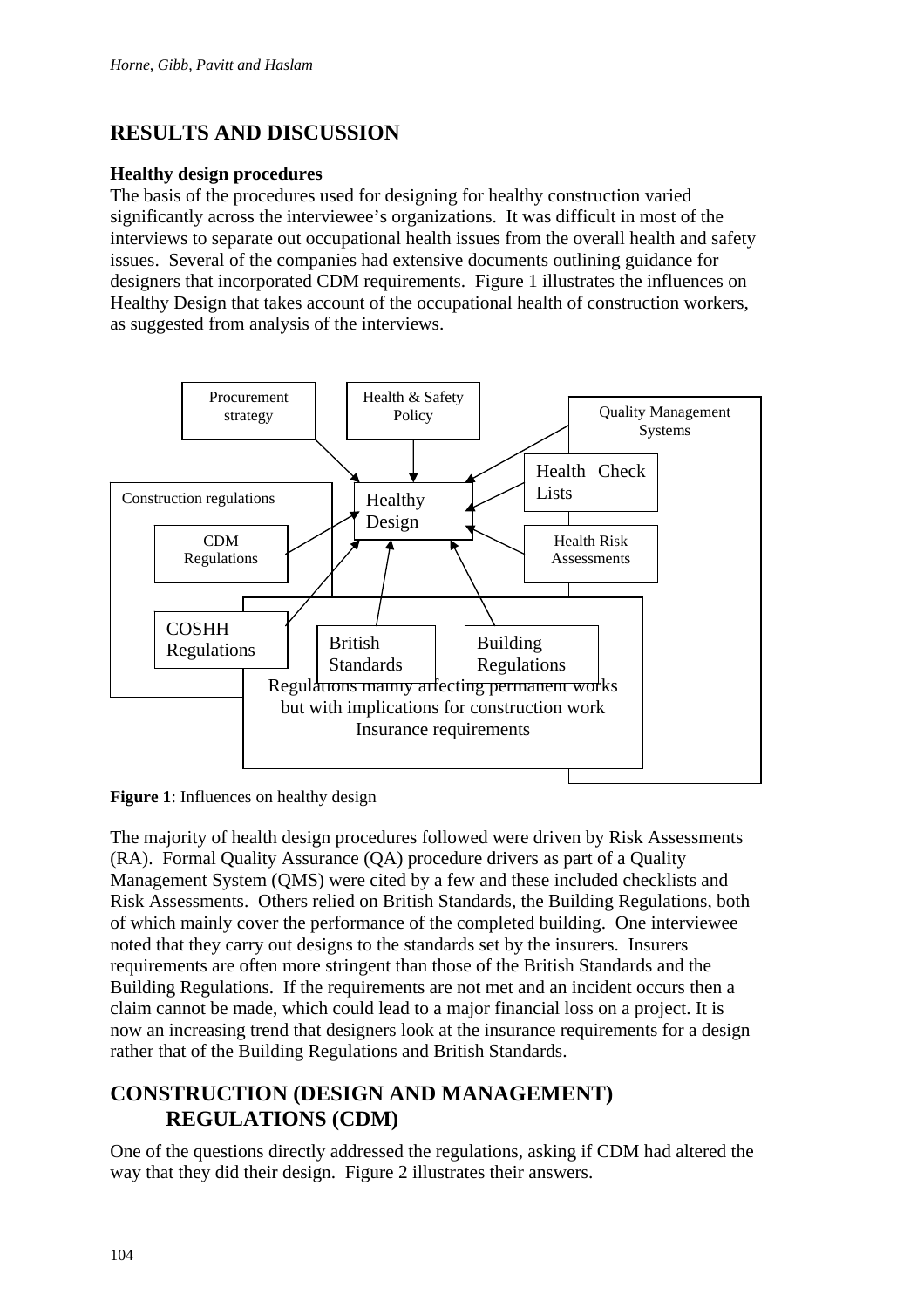

**Figure 2**: Has CDM altered the way you carry out your design?

CDM has improved designs related to health in projects as it has made designers more aware of health issues, specifically materials used in buildings. The majority saw a marginal improvement but suggested it had not had as big an impact as it might have done. Two designers thought it had had little effect because health was difficult to include in design whereas safety was much easier to consider and often subsumed health problems. At least two interviewees claimed that CDM was not good at addressing problems for materials in terms of occupants of the building or on occupational health issues, as there was more emphasis on safety. This supports Gibb's argument (2002) that 'safety is often seen to overshadow health'. Although the interviewees mentioned that CDM had made designers more aware of health issues it was unclear to what extent they were still classing health as synonymous with safety.

Most interviewees felt that CDM was addressing the main areas. However, some considered that there was not enough emphasis placed on the practical issues and how to resolve them which can lead to an ineffective process – an increase in paperwork. There seemed to be a lack of co-ordination between the whole construction team with the client being unaware of their legal duties under the regulations. It was also claimed that planning supervisors (who are responsible under CDM for coordinating H&S issues mainly during design) should be appointed earlier so they are included in design process earlier, not just halfway through when it is often too late to have an effect.

There needs to be greater understanding of the legal requirements CDM has placed upon the design team. Another issue raised was that of client influence. Under CDM the client is responsible and can have a significant influence on the design – but they need to be more aware of their role. For example the HSE states that under CDM the client has the responsibility to appoint a competent and adequately resourced planning supervisor. It was mentioned by one of the interviewees that planning supervisors are not appointed early enough, which suggests the possibility that clients are not fulfilling their full responsibilities. Some felt that clients should be included in CDM training programmes and should be required to do a health and safety audit trail similar to that of designers.

#### **Quality management systems**

There has been an ongoing debate about the pros and cons of incorporating health and safety within a Quality Management System (QMS) as far back as the early CIB W99 conferences (e.g. CIB W99, Lisbon, Portugal, September 1996 – Proceedings edited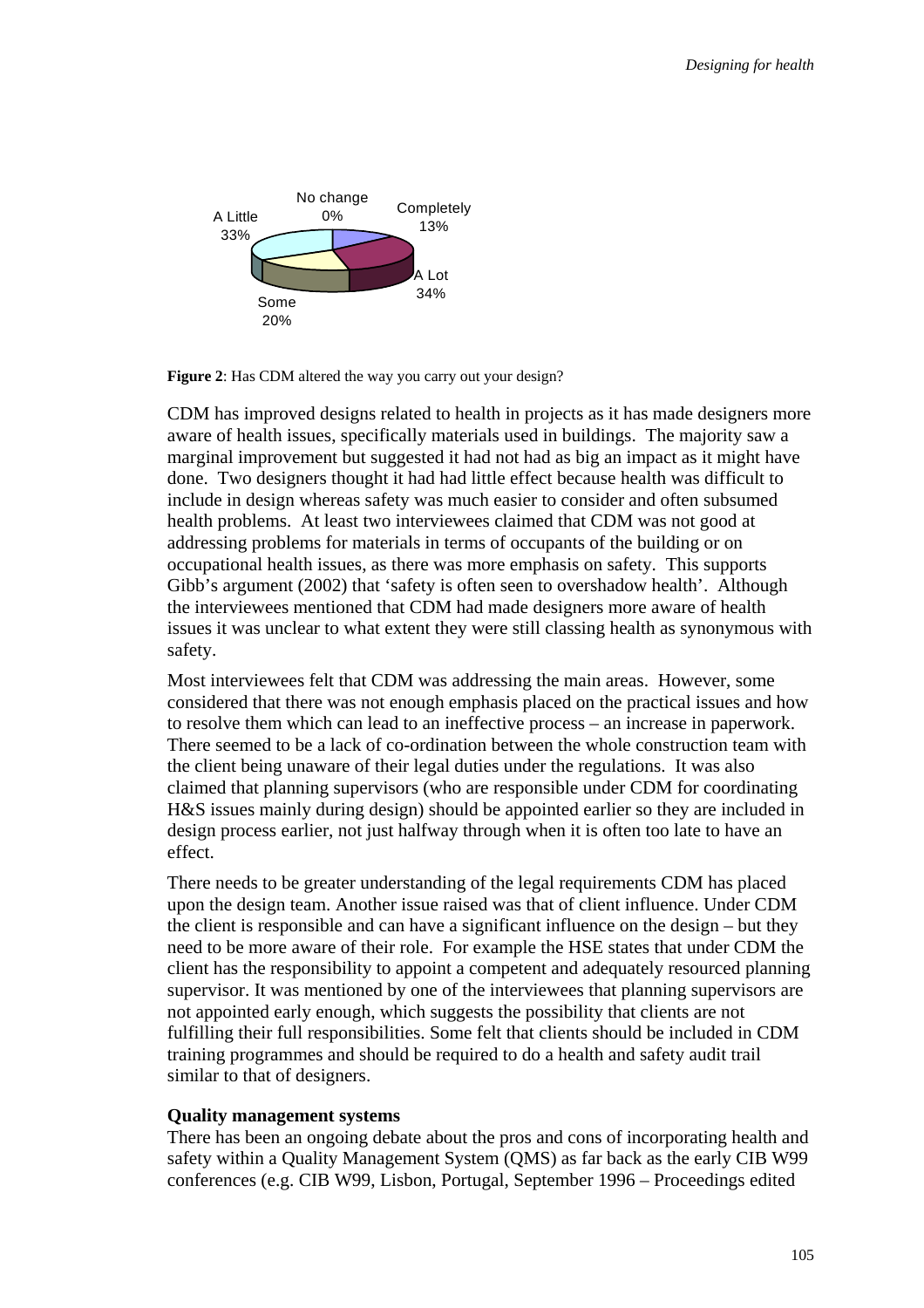by Alves Dias and Coble). The  $D^4 h$  interviewees were divided on whether relying on an overall project QMS to identify problem areas, was more effective than using specific health-related checklists or the Health and Safety Policy. Some company's QMS incorporated checklists and health and safety policies. Others mentioned that health and safety policies do not tend to be read, just left on a shelf therefore the QMS itself was used as it could provide specific information for audits. Some identified that health and safety was not discussed as part of the QMS review and instead used checklists and RAs to identify problems. It was identified that the QMS does need to be a live document that is constantly updated, with the view that the design team will respect it more if it is an up to date document.

### **Health risk assessments (RA)**

The HSE Management of Health and Safety at Work Regulations (1999) state that a risk assessment is carried out to identify the risks to health and safety to any person arising out of, or in connection with, work or the conduct of their undertaking. Most interviewees RAs were carried out throughout the design process, especially at pretender stage, so that they could be included in the tender. Most used the high, medium and low probability of risk model, if the RA identifies a significant risk, then they would look at designing-out the activity. One interviewee stated that they did not use the risk probability method as they felt it was very subjective and therefore dependent on the person who carried out the assessment. One interviewee stated that they would like more explanation from the HSE on how to carry out RAs. RAs should be used to identify residual risks including things such as site conditions. Some only carried out RAs if the checklists identified a particular problem. It was admitted that many RAs were carried out 'after the event' as individuals were afraid that they might get audited! Furthermore Ash (2000) stated that it was common to assess risk too late in the process to have any beneficial effects. It is imperative that RAs are used to actually identify risks and the importance of completing them properly is instilled into designers from the beginning. Changes in the attitude of the individual and, to some extent the company, need to be implemented to ensure that healthy design is automatically included, not something that is an after thought. Interviewees claimed that this will lead to improved design, ultimately making the company more competitive. Interviewees acknowledged that the RA document needs to become a live document, constantly updated throughout all design phases from inception through to handover. It must constantly evolve and be project-specific, as it will not address specific details if only in generic form. One company started RAs on the first day of the project by setting up a risk register, which focused on site-specific issues ensuring a 'live' document was created and kept updated throughout the project. If the designers had input into the design of the RA form, they were more likely to use it, as they would value the RA more. The RA outcome was usually then indicated on the drawings.

## **HEALTH CHECKLISTS**

Most interviewees had used checklists either on their own or as part of the QMS, RA or Health and Safety Policy. Interviewees commented that checklists could be dangerous, as there could be a temptation to tick the box without carrying out the actual assessment itself – 'doing a risk assessment' rather than 'assessing the risk'. There is also a worry that they can be filled in after the design has been completed as a post rationalization and to cover potential future audits (This was a worrying aspect that was brought up several times by a number of the interviewees). Benefits were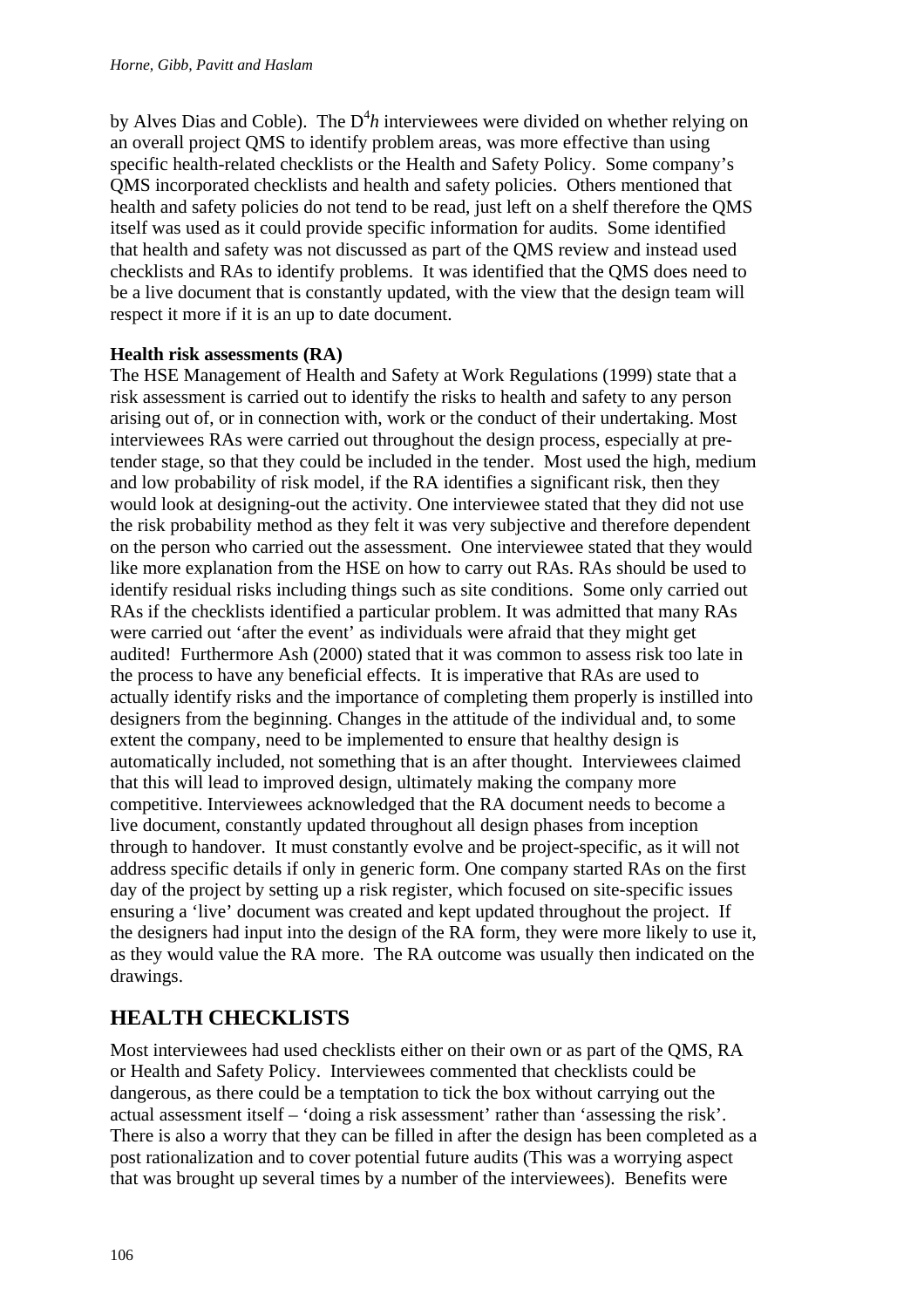found if the checklists were project-specific. Some interviewees preferred to use checklists as a starting reference point to overcome the problems.

The majority of the interviewees thought checklists should be used in both in concept and detailed design stage. Five interviewees thought they were best used in concept design whereas only one thought they were better in detailed design. Furthermore, they appear to be useful at concept design stage as prompts for designers due to time constraints. At the detailed design stage, designs are committed so there is a limit to what can be changed and cost implications to any changes. However, in detailed design there are more possibilities to look at maintenance issues and focus on the materials. It was also mentioned that designs move through the office so fast that there is often not the opportunity or time to address issues in concept stage.

One suggestion was to have standard checklists with specific sections depending on the project, then include user notes to ensure that the design team are aware of the issues. The overall opinion was that it would be useful to have checklists relating to specific design briefs such as cladding or pre-stressed concrete, especially if the designer did not have much expertise in that particular area. Then they could relate it to a stage in the design. It would be useful to have a quick checklist as long as it was implemented properly within the company guidelines and was not too over complicated. One interviewee mentioned that information relating to the demolition should also be included, as there are likely to be health issues that need to be considered.

Most interviewees thought that prompt cards as 'cards in a box' would not be useful or may get lost but were more positive about computerised checklists, as an on-line approach would have a higher user rate. Two companies already have web based best practice sheets that include simple information such as 'best way to build' and photographs. This appears to work well, as there was a visual reference for many different scenarios and a quick retrieval of the information with 'pop up' prompts on screen to act as a reminder.

In general checklists were considered as being a useful tool. The main issue is to make sure that they are project specific and develop through the project so that the design team actually have to think when completing them instead of simply ticking boxes. It appears to be a battle between having the answers available so they 'switch off' and do not think about the issues and leaving it too open where there may be a possibility that something is overlooked.

#### **Project procurement**

The interviewees were split over which was the best and worst procurement route for healthy design. Two interviewees stated that no one method was worse than another the problem was the way the contracts were structured. The more favoured routes were where the contractor was appointed early enough to have design input or had some kind of partnering involvement. These methods included Partnering; the Private Finance Initiative (PFI); Alliancing; Design-Build-Finance-Operate; construction management; and management contracting. The traditional, lump-sum, design-thenbuild route was favoured by some as it allowed time for drawings to be completed. Conversely, 'Design and Build' was disliked by these interviewees because of the perceived lack of scope for planning and failure to consider lifecycle issues in a drive to reduce capital cost. The designers felt they were often 'bulldozed' into using low cost options attempting to save the contractor money. Designers also considered they had a lack of control but retained the responsibility and liability for the design which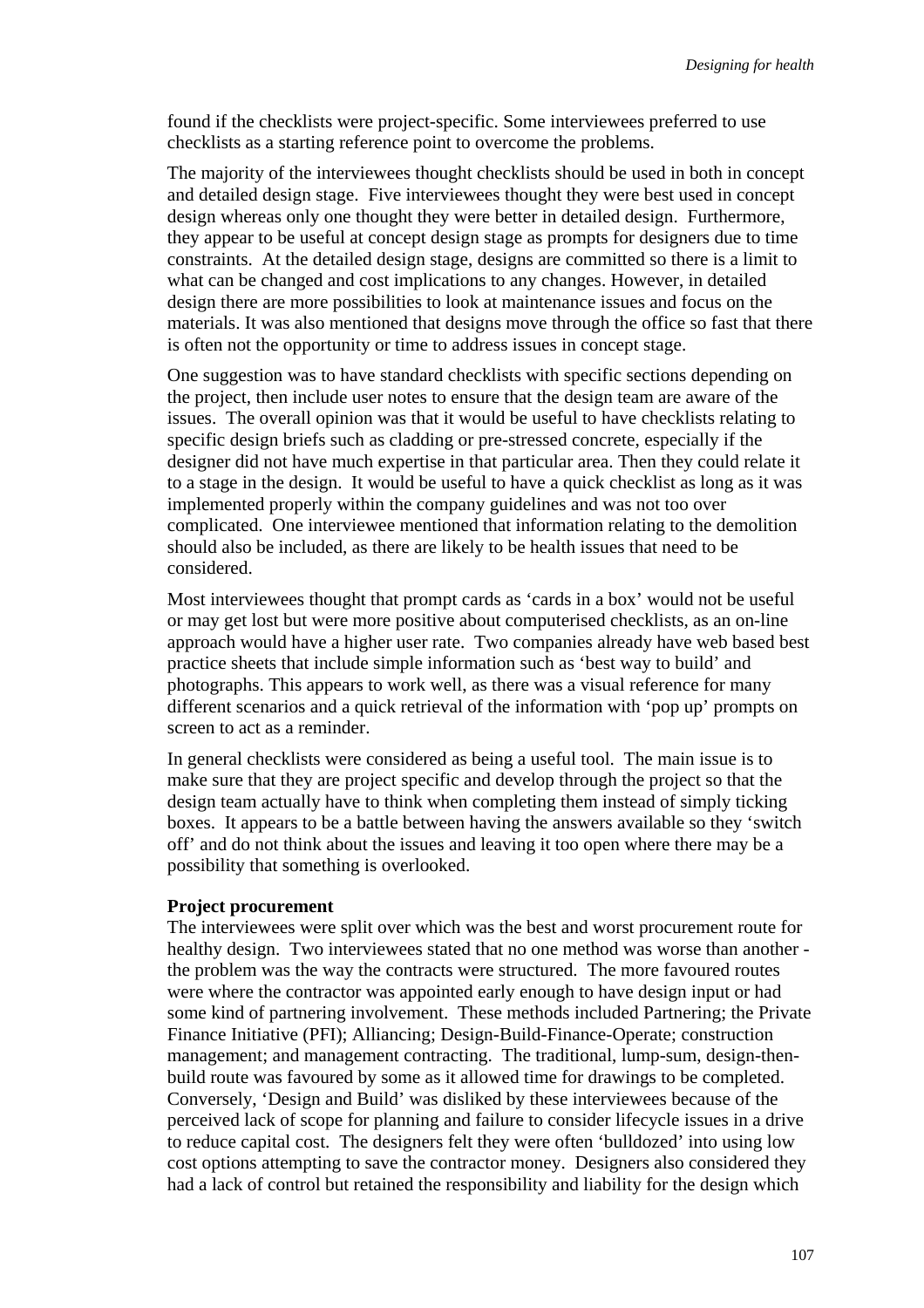was not eventually built to the original specification. The view was that drawings were often not of a good standard as they are frequently 'rushed'. In addition, incomplete inquiries or tenders tend to be fast-tracked and may not be properly thought through. Generally, procurement routes that allowed designs to be completed and consider all aspects from conception to demolition were favoured by designers as they had most control over them. Great value was seen when the contractor and designer worked together as knowledge sharing could occur which would lead to a design that not only incorporated health and safety aspects but ultimately culminated in a superior project. Projects where contractors 'shut-out' designers after the initial design were considered the worst as the designers may still be liable for the design but have no control over it. The majority of the interviewees considered that designers should not specify work methods as they do not have enough experience. It would be useful, however, to specify certain special consideration areas by making notes on drawings as they are usually the only item the installer on site actually sees. Designers should specify a healthy design. They should be able to justify that they have considered a healthy method of constructing their design and that they are satisfied with it. Interviewees mentioned that it should be a team effort with the designer and contractor interacting over the design and construction phase but this was seen to be dependent on company structure and procurement route.

### **Training to design-out health problems**

Most of the interviewees had been trained at University or College prior to the introduction of the CDM regulations. Figure 3 shows that most had very little H&S training.





Today it appears that there has been only a small change in the way universities and colleges include health and safety issues. Under CDM it is the designer's duty to keep up to date with new legislation. When asked about training on current health regulations, most interviewees had not had any health and safety training for at least a year. Furthermore, it appeared to be difficult to find a good CDM course as they were often too repetitive and rarely geared towards designers. Many considered that the courses merely went over the CDM regulations and they did not actually teach them anything new. They would prefer to have discussions and practical examples of how to overcome the problems through case studies examples or hands on experience. Continuing Professional Development (CPD) was suggested as a way companies can keep up to date on new developments. In house seminars, industry specific courses, day or lunchtime courses were suggested as other ways of implementing training. Time role reversal was also suggested i.e. architects considering the problems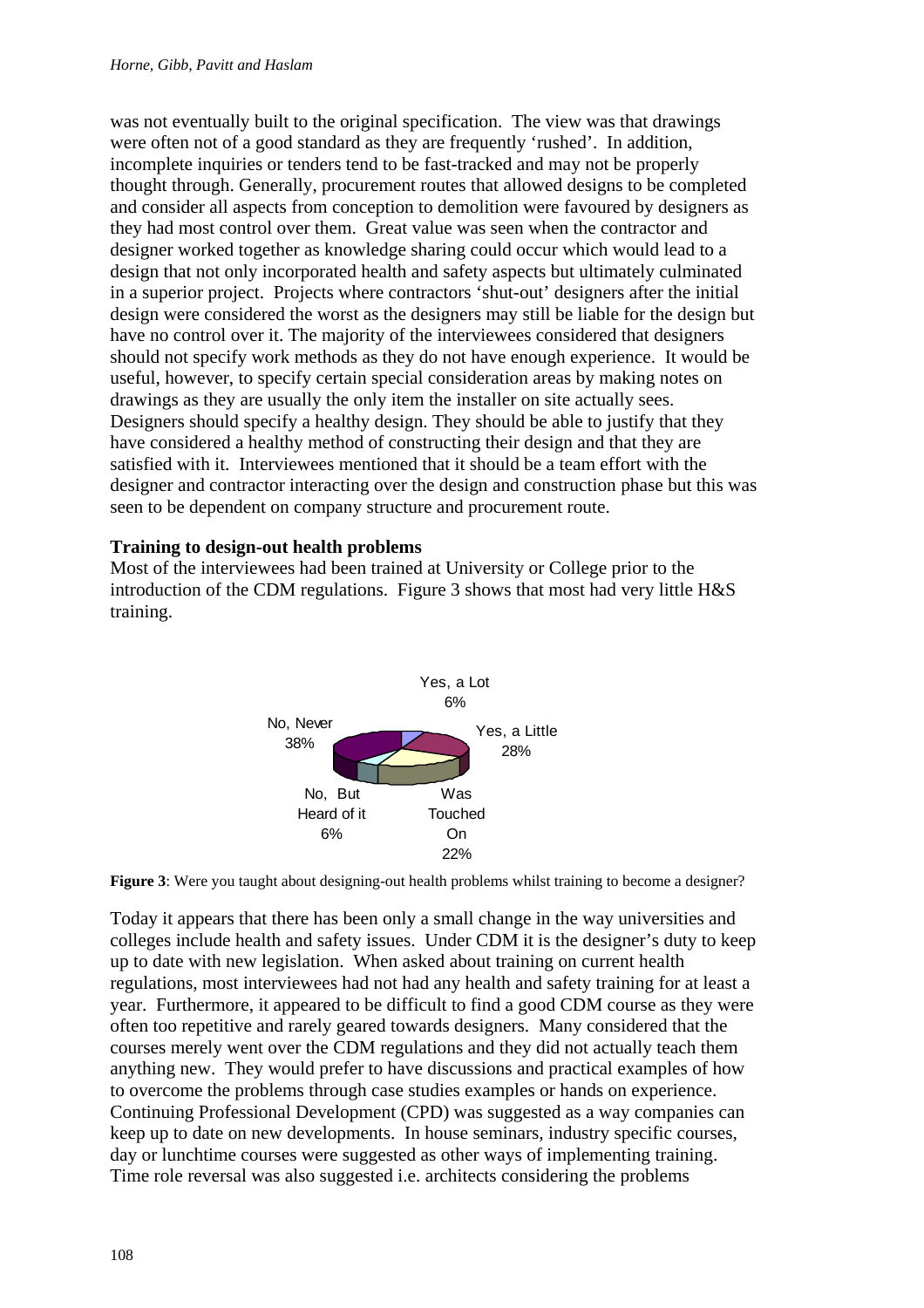engineers face and vice versa to raise inter-discipline awareness. On-site training was seen to be one of the best methods of promoting training yet many designers spend minimal time on site and have no idea of the problems that can occur. A site when dry could be a completely different scenario when it is muddy and wet. It is issues like this that designers need to be aware of and consider how different environmental conditions may alter the process.

#### **QUESTIONNAIRE**

The questionnaire asked the designers to identify the hazards that mainly applied to various elements using their expertise . They were then given 15 hazards as identified by the ECI in the guide to managing health in construction (Gibb *et al.*, 1999). The five elements identified were the substructure, envelope, superstructure, internals and M&E. In addition two of the people questioned identified infrastructure as an area they dealt with regularly. The number one problem area identified was that of work related back pain and the area with the highest risk of experiencing hazards is in the substructure. Individually, in the substructure HAVS was ranked as the most prominent with envelope ranking work related back pain as the top hazard. Structure identified respiratory sensitises and internals had asbestos – related diseases as the highest ranking hazard. It the infrastructure element, work related back pain was identified as the top health hazard. The designers were also asked to identify the likelihood of them influencing these hazards. The designers identified that problems caused by materials hazardous to health was one of the hazards they could very significantly change which is interesting as they identified this as the fourth biggest hazard over all the elements. Further analysis of the questionnaire data will be carried out in the next phase of the project.

#### **CONCLUSIONS**

These preliminary findings indicate that healthy design is influenced by a number of aspects. Regulations such as CDM and COSHH have a direct bearing, but so, to a certain extent, do regulations covering the end-product building or facility. Quality Management Systems, incorporating risk assessments and check lists are considered effective, although some interviewees would prefer to use these tools outside of a formal QMS. The overall health and safety policy was also considered to be a significant influencer, although these were often too generic to be of much use. Procurement routes were considered to be important, with those that facilitated collaboration between designer and constructor being favoured. Traditional 'designthen-build' was considered to be preferable to contractor-led 'design-and-build' as it was seen that the contractor often ignored the original design principals in amending the design but still required the original designer to retain H&S responsibility. Training to incorporate health considerations for construction workers was sparse and poorly organised. This remains as an important barrier to healthier design.

#### **REFERENCES**

- Ash, R (2000) *CDM and Design: Where Are We Now and Where Should We Go? A Personal View.* Proceedings Designing for Safety and Health Conference, European Construction Institute, London: June, pp. 151-158.
- CIB (1999) *Safety Co-ordination and Quality in Construction. Conference Proceedings*: Milan, Gottfried and Alves Dias (eds), Polytechnic of Milan, June, 1999.